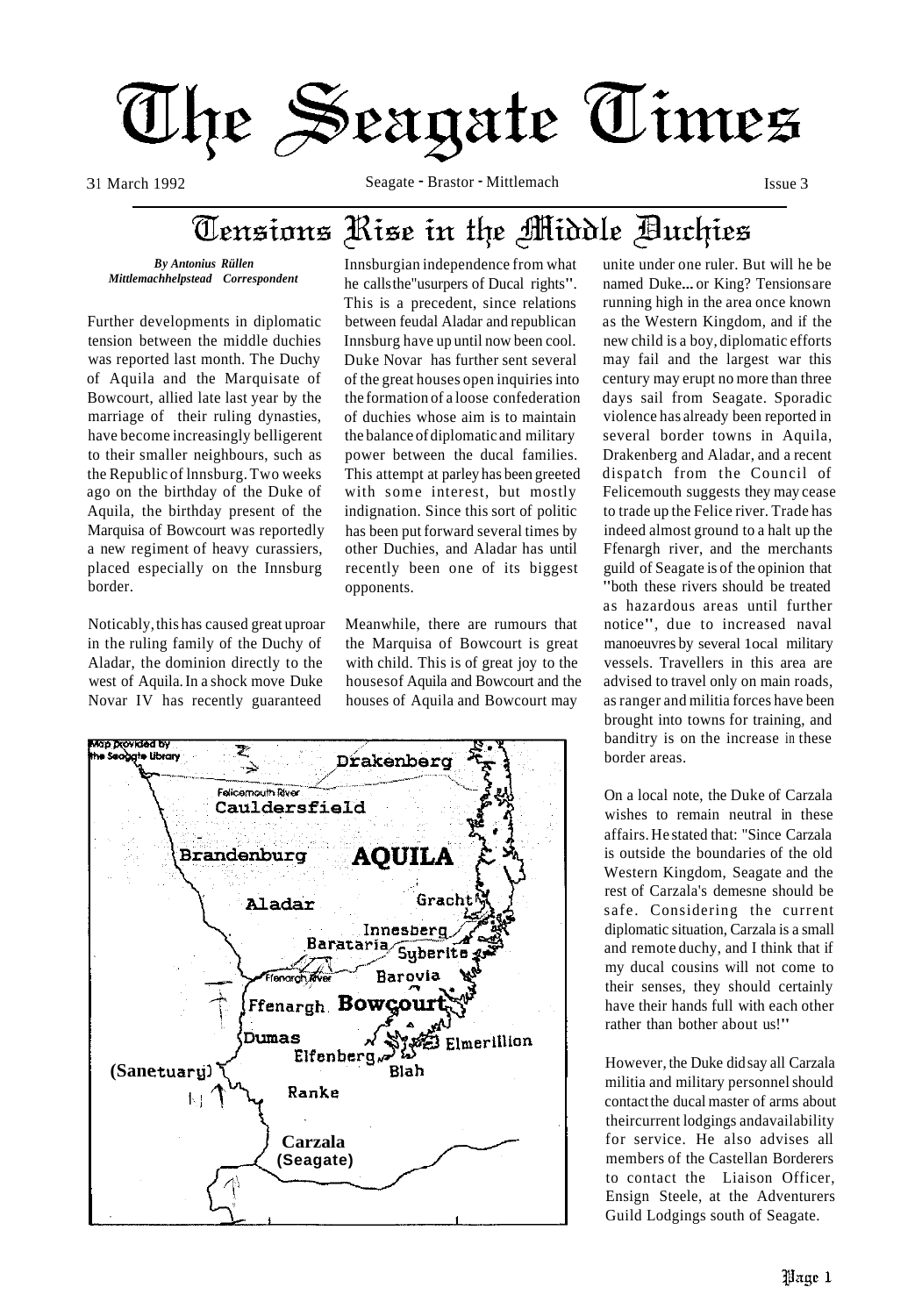

#### Our Party:

Engelton the Namer (Party Leader)

Sadar the Ork Necromancer (Military Scientist)

Ptolemy the Celestial Shadowmage (your obedient Party Scribe, and Engleton's bat man)

Sith the female Elven Necromancer (recently given a sexchange by Engleton in his quest for the mastery of healing, ablyassisted by this writer)

Liessa the female Mindmage-Fighter

Logan the Enchanter and Ensorceler

Prydera the female Dwarven Fighter

Turf the stupid Elven Namer.

Our party have, after adventuring in the shadow plane called "the Darklands" to return Oiane's lost inheritance, returned to Seagate for three weeks rest and training, having decided to meet on the 1st of February to look for further work. Work, however did not have to be found. It found us. As Engleton, Sadar, Logan and I relaxed in the Guild Bar on the evening of the 31st of January, a strange chill took the air through the open window beside us. A bat flew in, unsurprisingly, we all thought "Oh gosh! It's a vampire!" and kicked up the table, preparing to do battle. Well, how close we were tothe truth, readers.

But not yet. The bat flew around the room a few times, then, depositing a scroll at Engleton's feet and flew out again. The scroll came from the Sorceress in Silver, a prominent air mage who resided in Seagate. As an aside, she is a landowning foreign noblewoman who came to Seagate to live closer to the magical community there a few years ago. She is supposedly beautiful, and possessing an honest and courteous character. The bat was her messenger, entreating "Engleton's" party to meet with her on a matter of business at Alphonse's for breakfast tomorrow morning. What a lucky break! No sooner do we need work whensomelandsproverbially at our feet. Engleton and I must be getting a name for ourselves.

I delivered messages to the rest of the group telling them of the meeting, whilst Engleton, in a contemplative mood, decided to pay Sith a call to discuss her conduct on the previous adventure. I don't know what Engleton expects, but her conduct has not really changed, nor her manner of wearing outrageous clothing.Still, I must say I didn't think she would. Indeed, I think this is one of her endearing qualities.

We ferry across to Seagate, and walk to Alphonse's. The sorceress, as I have previously said, was exquisite. However, I digress. Our quest would be, it sounded, not easy. An arch thief called Sarograve, credited with stealing from the thieves guild of Sanctuary, slipping the rings off the Archbishop of Ranke's fingers



For booking and enquiries contact Logan at the Guild lodgings

and stealing the keys to the gates of Hell disguised as a holy ghost, slipped past the magical wards on the Sorceresse's manor and broke into her laboratory, killing her assistant and making off with the precious staff she had been studying - the staff called "Mordag's Little Finger", part of which is the little finger of the ancient giant Mordag, slewn by the Necromancer of Hordag Loi. Hordag Loi is a ruin some forty miles West of Seagate, and there is a legend about the former Baron of Seagate, the Necromancer, a black demon cat and Mordag capturing his son. The sorceress acquired the staff five years ago in the ruins of Wye.

We are shown a playback of the incident through the Sorceresse's crystal of vision. Sarograve is, she says, a master of disguise. His only distinguishing mark is that the little finger on his left hand is missing. Stranger and stranger. In any case, our mission is to recover the staff AND to capture Sarograve, dead or alive. He is worth more to us alive, but with Engleton's ressurectory skills, we don't actually have to worry about that at all.

The staff was created by the necromancer of Hordag Loi. The staffs powers are firstly that of being a magically enhanced weapon, and that it is resistant to magical scrying. But most of itsmagicks are concealed. The sorceress was presently trying to find out the power words for its other abilities, but was progressing blindly, since she did not have any of the primary texts written about the staff, supposedly lost when the Necromancer died fighting the great dragon of Wye.

It occurred to me during this talk what could possibly be the motive of Sarograve for stealing the item? Its major magicks are unknown, and it will be hard to fence such a unique item.

However... for the retrieval of the staff plus its thief, we will be paid a signifigant amount. Who are we to complain!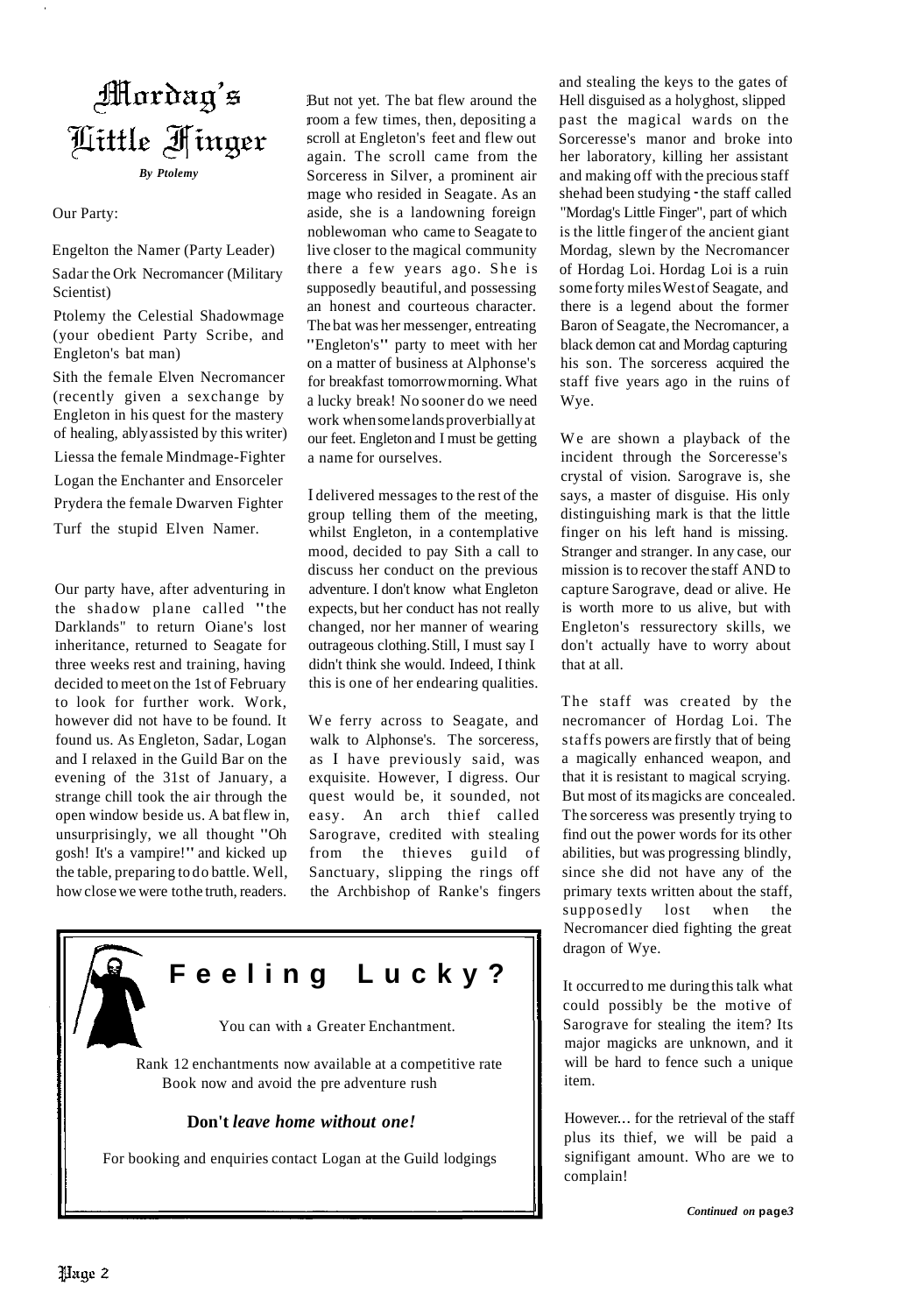# **Illeh**

"Little Bo Lysander has Lost her soul And doesn't know where to find  $it$   $\cdot$ 

Well gentle Readers,

Those of you who know the ravenhaired temptress and her callous treatment of innocent male admirers, are no doubt completely unsurprised by this turn of events.

Apparently Englelton has shrivelled up and gone all darkgreen and prickly at the thought of his beloved... how shall I put this a corpse.

Love is in the air, this year, with all kinds of interesting chit chat being reported to yours truly.

Why I myself barely managed to avoid being ravaged by a panting Braegan who'd been overexcited by tight leather pants and a war eagle.

And Dr Nathaniel Blauf (the original Big Girls Blouse) has been spotted writhing in ecstasy with a huge camp guard (No - 1 mean one that guards a camp, you know tents and things - we think she was technically female).

It turns out that Mortimer Graves was just a red herring in the neverending stoorrry of Dillinger and Sein Fein:

Dilly was just playing hard to get (the minx) andlcan happily report Seagate's favourite couple arecooing and billing again.

That ruggedly handsome (but sensitive) elf Kree(p) has been standing around looking gorgeous, as usual, (here it is Kree, now leave me alone).

Well ta-ra for now, remember, keep your feet on the ground and they'll never make adultery charges stick!

So on to business. Logan, I and one other go up to the Sorceress' manor to search for clues. The rest go back to the guild to get our stuff ready and buy healing potions. Sadar as military scientist has ordered us to buy five healing potions. Each! Either he's expecting trouble or expecting we can get drunk on the stuff. And I know healing potions aren't alcoholic.Hmm.

At the manor we find few clues. Sarograve is about 5'8", human, slim and muscular, lacking one little finger. Just like Mordag... Nah, that must be a coincidence. Logan, for some reason, wants to find out what Sarograve smells like!Tap tap tap. Unfortunately we must face facts. The staff can't be traced, and we don't really know what Sarograve looks like. The only lead we have is a guild E&E cast one locate object spell perfectly last night, and caught a short glimpse of Sarograve with the staff on a street on the North side of Seagate. We go back to the guild. I enquire into contacting "The Guild" of Sanctuary. I don't think we should use them until we get the staff out and are chasing Sarograve. They are just as likely to nab the staff themselves, methinks.

In the mid afternoon, we go out to Northside. We go to the corner of Kepper and Falasha St, the magical sighting place of Sarograve. The pub at the top of Kepper St, Varleys, has a sign which is a shadowy figure drinking from a skull. This is a slimy, seedy part of town. In short, very homely. Logan, with his magical smelling sense (aha! this is what he was doing when I thought he was crazy) sniffs out our target, and follows hisscent around the corner into Fountain Court. He makes a peculiar sight, hunched down to the road with a magical wolfskin over his head. Still, I guess the rest of the party don't look much less obvious, seven be-weaponed toughs looking for a fight.

The scent dies out at the end of Lower Tower Road, in front of an impressive but derelict bell tower on the corner. Engleton talks to a local, only one of whom has noticed our presence. She is a mercenary protecting a local

The Silken **Continued** brothel, I think. She is somewhat perplexed by our appearance, but tells perplexed by our appearance, but tells us that she is worried more so about the recent disappearances of beggars and Rowena, a local whore, in the last couple of days. Six people missing in the last week! Odd. This also happens to coincide with large amounts of black fog in the streets. Sadar and Engleton turn white at this, why? This is getting very strange.

> Taking Shale, the mercenary woman in tow, we head back to the tavern. Shale thinks we mightfind some more information out about Sarograve there, since he is big time in the thievery circles of this part of Seagate and frequented this tavern. Sarograve was in with Black Tom, a local second storey man, and Charis, Black Tom's girlfriend. She, we understand, is keeping a room at Mother Gird's Hotel, around the corner. We also find out the street hoods in the black and red gang colours, who so far have followed us around but not, done anything rude (very wise, I would have thought) are the "wharf dukes", the local street hood gang. They are controlled by Torch, with whom Megan the barkeep can get us an introduction at the fish shop on Kepper street.

> We head over to Mother Gird's via the fish shop. Engleton tells me why he went white. Black fog equals vampire. Hmgh, I feel a bit white now. Erg. The fish shop. Torch is, not surprisingly enough, an elven fire mage. Few of the rest of his clique are mages at all. He says, after a bit of financial prodding, that Sarograve disappeared two weeks ago, supposedly hunting after some big treasure horde. We tell Torch it will be worth his while to keep an eye out for Sarograve.

#### $4.00$  pm

Then to Mother Gird's on the corner of Mistforn and Vrai Rd. We enter and bookrooms, pretending to be itinerant mercenaries. We find Charis and Engleton talks to her. All she knows is that Black Tom went off with Sarograve about two weeks ago.

Continued on page 4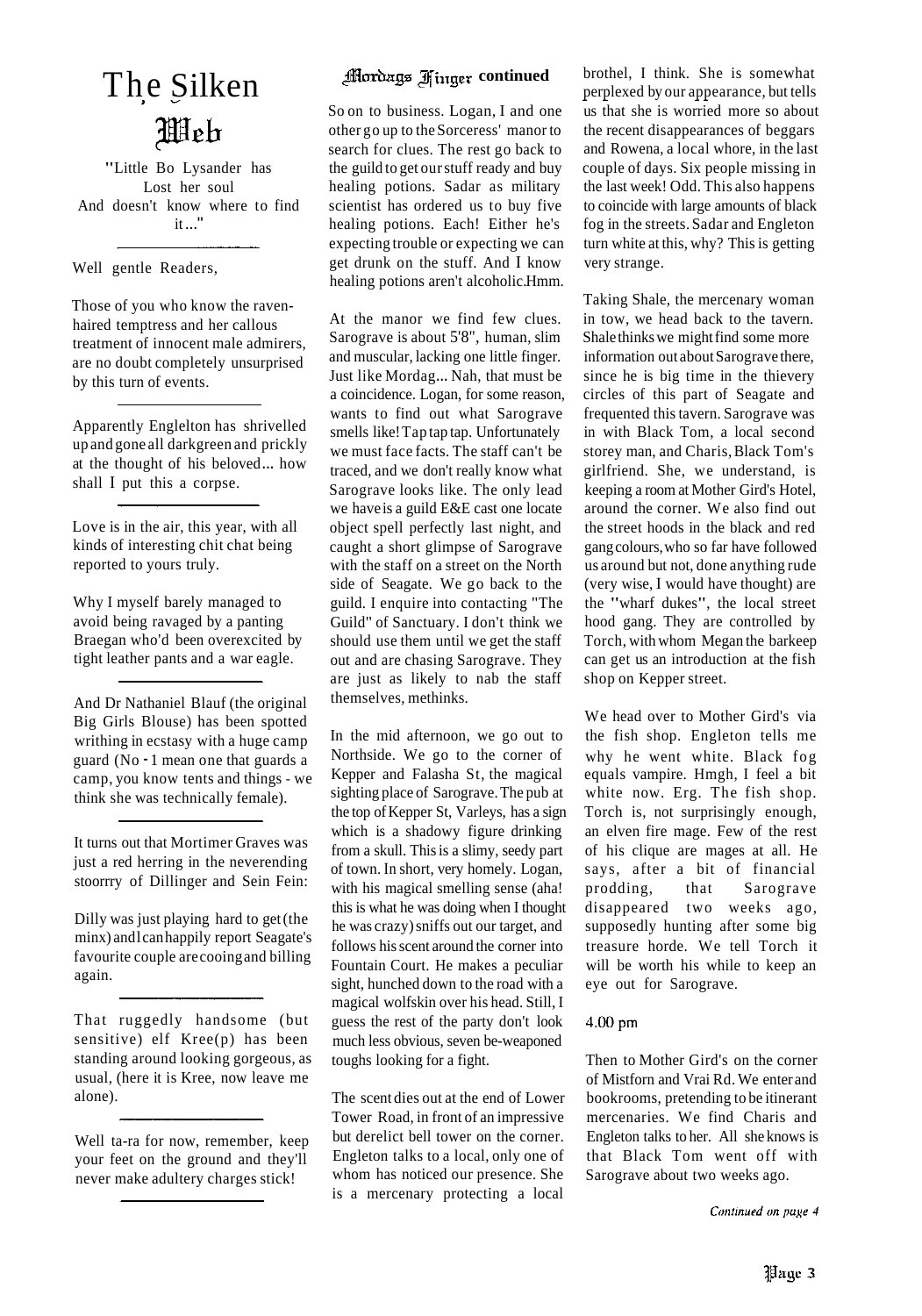

### Letters to the **Fiditor**

Sir

A few months ago, a man with a Fire Flight spell on him crashed into the first floor of my local tavern. At the time I was unable to prove that Guild members were behind the fire that started and the damage done.

However a few weeks ago a stranger on hearing what had happened payed for the damages. He said the damage was the work of the three Adventurers Guild members he was looking for. I don't know who that man is, nor have I seen him again. All I know is that he came from the City of Waterdeep and left soon after the damage was repaired.

I wish him luck in his quest and hope he finds the Adventurers Guild members he is looking for.

*Name and address supplied* 

### Mordags Finger continued

Sarograve came to town often, fencing stuff. Gee, don't they like him in Sanctuary no more? He was seeking, she says, some lost treasure in the ruins of Hordag Loi. We are looking for work like that, can she help us. Why, yesshe can. She puts us in touch with Macady, the big boss man of this part of town. Will we tell Black Tom she is waiting for him? Why, yes we can. Sadar can speak to dead, I'm sure. Macady is not very helpful about finding work, but is **very** helpful vis vampire. He mentions in passing that some out of town person was seen bringing a covered cart into this part of town afew nights ago. Can we find out what's in it and steal it for him? Sure. Unfortunately it seems we already know what's in the cart. And what's in the cart is going to get us into big trouble.

We go back and see Torch. Has he seen an abandoned cart around here? Sure has, down on the corner of East Bluegate and Kepper. He torched it. We walk nonchalantly down to the corner of East Bluegate and Kepper and Sadar does a detect undead spell. Said vampire is eventually found to be in a good looking tower off the main drag, on the corner of Mistforn and Tepole.

#### 5pm

The vampire is inside, we power up with mind mage special counters, witchsights and shadowforms. I decide now is a good time for a spell of blending. Better blended than



"Blended", that's what I always say. Liessa ESP's the building. There are three minds in the first floor, two half crazed with fear. Two victims and a guard, methinks. On the third floor there is one mind asleep and one mind a1ert and attentive. Vampire and guard. OK, two guards and one greater undead. No problems, right? Hmm. After a brief discussion our great military scientist decides for us that the direct approach is the best. Everyone with a silvered weapon. We storm the place, waste the guards and try to Compel, Necrosis or Lightning bolt the vampire with everything we've got. Great plan, Sadar. At least its simple.

#### quarter past five

Logan does a wizard eye spell just to be sure. On the third floor, its just as we expected, one guard, one vampire in giant sized coffin. Did you say giant sized? Click Whurr Buzzz, wasn't Mordag the giant, a giant? Aha, it all fits into place now. Second floor, large hall with benches, tables, frescoes and nesting bats. First floor, two captured wretches and... a cat. A cat that scratches Logan's wizard eye, such that Logan is blinded. Oh great. Oh great says Engelton, lets fill it full of magic crossbow bolts.

Charge! Up the stairs, we catch the cat on the stairs, and hit it with about four crossbow bolts. Ow, that hurts, it says. That's one tough cat, but knows when the tough should get going, it runs down the stairs, followed by further bow fire.

I rush up the stairs with Liessa to the second floor and put up a wall of starlight to keep the bats in. I can hardly cast it, but you know what its like when you're all going to die. Up the stairs, Turf and Prydera kick in the doors on the third floor and proceed to beat up the guard. The vampire is in a secret room with no obvious exit, no problem, Sadar lets off a tunnelling invested, and there he is, one just woken up giant vampire. It seems that the vampire, faced with such an ugly face as Sadar's, decided to leave, It turns gaseous and escapes billowing down the stairs, followed *Continued* on*page5*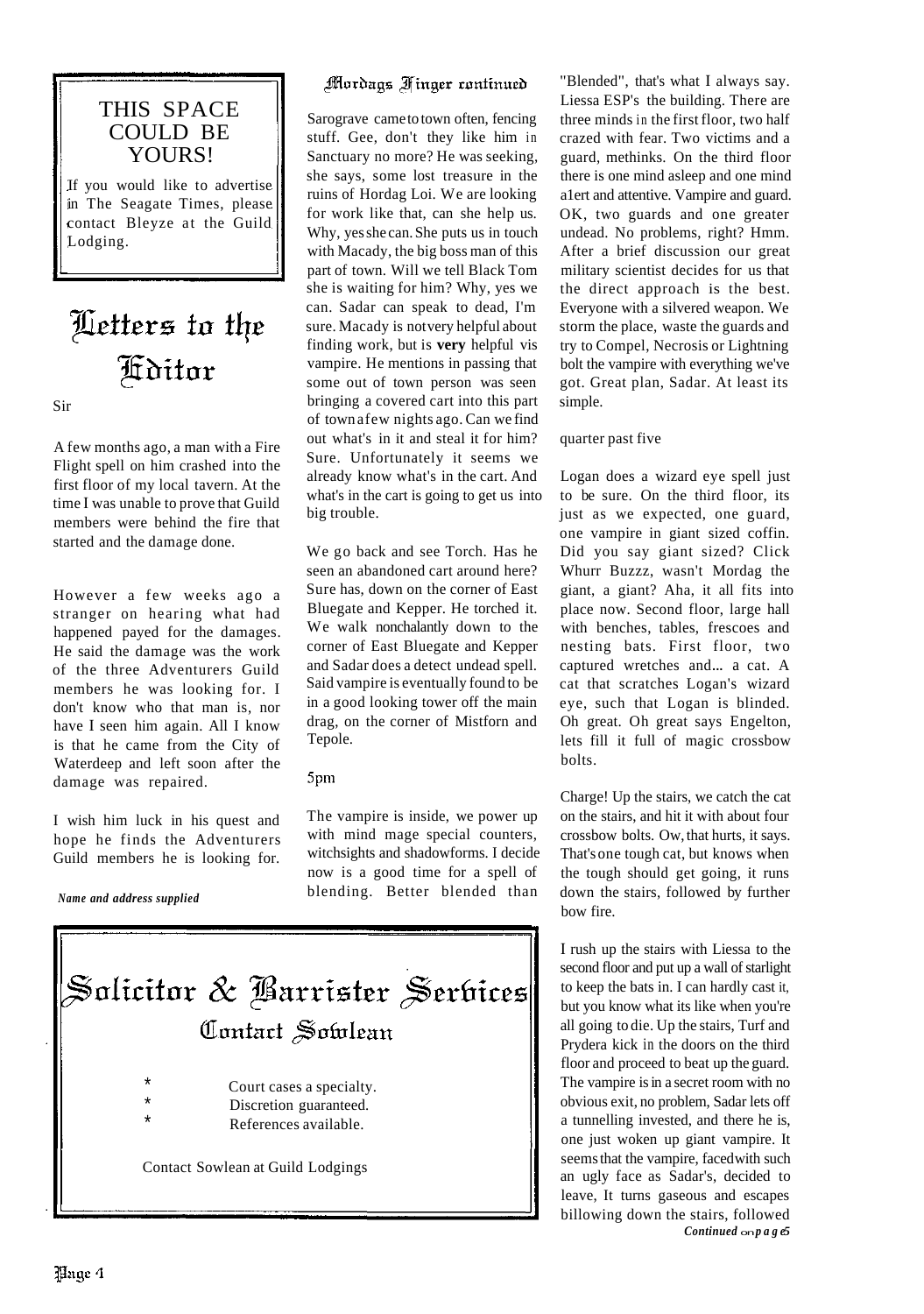#### Mordags Finger continued

by Engleton and Sadar and Sith casting spells at a furious rate. Vampires however, resist magic. Very well indeed!

Liessa, Prydera and Turf make short work of the guard upstairs, trapped as he is under a Spectral Hand. So, with no spells of any use to cast on a vampire and no enemies to fight, I do the next best thing. I loot. In the vampires crypt, there is, apart from an enormous coffin, several archaic scrolls and books. I'll have those, thank you very much. Off the guard we take sword, armour and daggers. By the Gods! This guard has one little finger missing! Its Sarograve! Very nice. Meanwhile Sadar, Sith and Engleton follow the vampire into the sewers via another tunnelling. Unfortunately it is too fast. and escapes. Still, it has nowhere to sleep tomorrow, so it is in big trouble.

We strip the house, coffin, furniture, and set the prisoners free. I go and get some workmen and a cart to help us cart all the stuff back to the guild. They are unkeen about the coffin, so Engleton compels them.

Meanwhile, the cat has snuck back, and is presently talking to Sith. Sith puts a box of bones around it. Engleton tries to compel it, but this cat is very tough too. If it was stunned it would be easier to compel, I think, so I shoot a lightning bolt into the box. Oops. Not only does it not stun the cat, it destroys the box and sets the cat free. Back to the drawing board.

As we cart back to the Guild before sundown. Sadar does one last detect undead. As luck would have it, the vampire is inside the Devil's Eye hotel on Night street, it must have another coffin or something. We decide that it is too late to get it now, we will come back tommorrow before it can gotoo far. On the way back, Turf wreaks our relations with the Seagate ferry service with his inane tales of vampires in town. If half the town isn't frightened to death yet, it will be by tomorrow. Mental inebriate.

Back at the Guild, we ressurect Sarograve, tie him up, Compel him, and get him to spill his guts. Then we give him to two heavies from the Duke to be hung for his crimes. Well, we could walk away here. Unfortunately there's a Vampire on the loose in Seagate, and it seems we are about to do something about it.

#### **2/2/93** dawn

We get up before dawn to do ritual preparation and getpowered up again. We pay for Windwalks from the Guild air mage, and windwalk over to outside the hotel, Liessa's ESP, Sadar's Detect Undead and Logan's Wizard Eye tell us the giant vampire is inside and waiting for us. Well, lets not let him down. I let us quietly into the hotel by picking the lock. We charge upstairs to where his room should be. The interior wall is very heavy, and Prydera's and Turf s shoulders hardly budge the door. So, Sadar triggers another tunnelling and its all on, the Vampire is going to fight now, with the help of some sort of skeleton. Zap! Pow! and in a minute it's over, the Vampire and his minion have succumbed to our surprisingly overwhelming firepower and, particularly, Sadar's Necrosis spell. We win. There is the staff of Hordag-Loi, and a large bag of silver pennies. Its all over. It seems so easy. I guess this sort of direct death-and-mayhem approach can work sometimes after all. A whole lot of little beggar girls suddenly begin to throw flowers over the party for ridding the town of the

evil vampire. The people on the ferry back to the guild all cheer us. And rightly so, I think.

#### 8am

We go back to the guild, have breakfast, I go and get a divination done to see if we aren't affected by any major curse or anything ... no,gosh, it is all over after all! We meet the Sorceress in Silver for lunch and give her the staff. She is going to sell it to Lorto, the servant of the necromancer Camdindel from down South. Our old friend who poisoned us when we were cleaning out those dwarves from his valley. Great. Oh well, she is giving us ten percent of the deal. Lorto also inquires into the whereabouts of the scrolls and books I found. Camdindel wants those too, and is prepared to pay! He must want them bad. The Guild divination says they are instructions how to use the staff and how to make bone golems, like the vampire's minion. We counter offer.

#### the evening of the **2/2/93**

We go to talk to Camdindel ourselves, prepared for another fight. As we go outside the guild to where Lorto sets up his portal, that, damn demon cat is hanging around again. Sith and it seem to get on quite well.

After talking to Camdindel, we agree on a contract and portal back to the guild, substantially richer. I must say this adventuring has its perks, especially the not inconsiderable amounts of money you make.

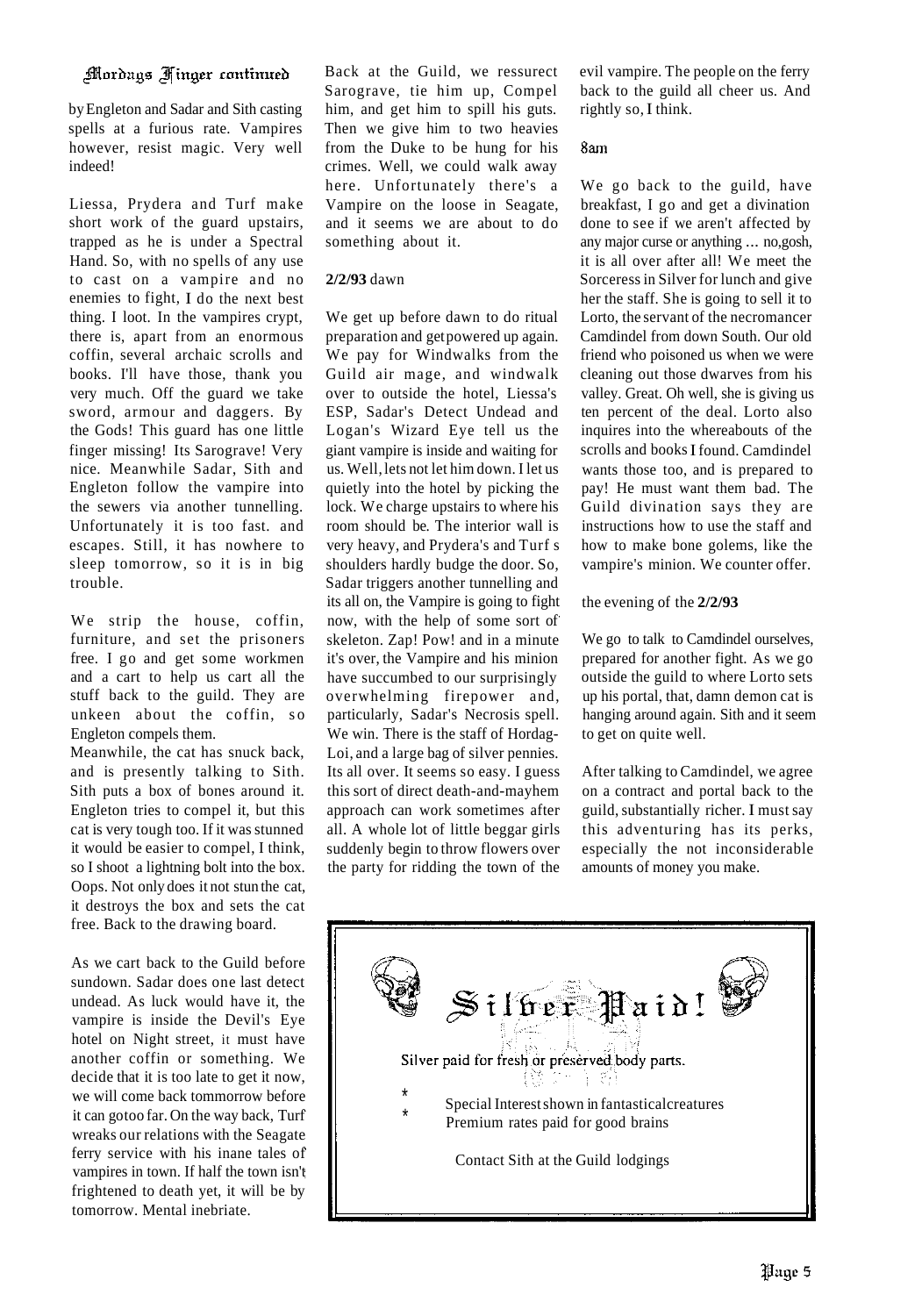## Knight of Mystery

By *Phaeton Tama*

It seemed easy enough at the time. All we had to do was to go up north, to a place called Calvenda, and find out what this knight was up to. His name was Sir Harold of Mulvania and he was claiming he was looking for a Lady Gwendolyn. No one had any idea where Mulvania was and if this knight was telling the truth.

My fellow adventurers on this mission were:

Murthak, a firemage hobbit and very handy with an axe,

Wolf - a novice E&E mage,

Tamara - elven female and beginning mind mage,

PJ DeBourgenac - an up and coming fighter,

Urgan - an Earth mage

Lotus - an elf experienced in combat. PJ was also employing me to chronicle his adventures. On top of that, I was asked to deliver a letter to Liessa's Uncle Marcus who lived in that area.

We were provided with a guide for the journey north, a dwarf by the name of Alex. The two week seavoyage up the coast was conducted in miserable weather. When finally we arrived in Fleaceport and took abarge upriver, we were attacked by bandits and Alex was killed. I put a Preserve Dead on the body in the hope of a later resurrection. Tamara kept complaining she couldn't sleep. Another couple of days saw us at our destination upriver, where Wolf organised the purchase of a cart - and several large barrels of ale to put on it. The guy must live on the stuff - he's always drinking it.

We arrived at the villageof Luxley and settled down at an inn for the night. Just after midnight we were woken by a disturbance outside. An angry mob of villagers were chasing something down the street. A few minutes later, Tamara rushed in to our room. out of breath. She wouldn't elaborate just what she and Wolf had been up to but Wolf was being accused of witchcraft.

The next morning Wolf had to face the Trial by Fire (the local pond was too frozen). He had to hold a red hot bar of iron, and if the hand healed within three days then he was a witch. We waited three days while Wolf was kept under guard in the town jail. After the three days were up, the hand still hadn't healed so he was released, and ceremoniously run out of town.

After we left I began the long process of rebuilding Wolf s hand.

A fortnight later, we arrived at our destination and met up with our employer, Oberon Valmar. He told us that Sir Harold would be at the big tournament in Margrave, in three days time. We were also told to "be discrete". When I consulted the library I also discovered there was an 'evil' enchanter in the area by the name of Marcus. Liessa's uncle?

After being paid nearly half our reward inadvance, we headed off to Margrave. On the way an arrow embedded itself in the side of the cart, where I was standing. The fighters rushed in the direction of

the unknown assailant. It was soon revealed to be a red-headed woman called Merrilee of Odedra and she was hunting game. The arrow was an accident. I have my doubts.

That night, we decided to leave the horse and cart at a nearby farm (result one happy farmer) and fly the rest of the way. Murthak had a flying carpet but we couldn't all use it as the weight would slow it to a crawl. So it was the case of putting just enough weight on it so it would be the same speed of my StarWings. We took off.

After a couple of hours we landed just outside Margrave, and headed in. Once there we found out that the tournament lasted for a week and that entrants had to register with the local Lord - a Sir Griswold. Lotus. We also noticed that Sir Harold was signed up.

Later on we found Sir Harold's tent. After talking to him we found that he was looking for Artoz, a necromancer, who had kidnapped Gwendolyn. Last he had heard, he was hiding in some mountains near Margrave.

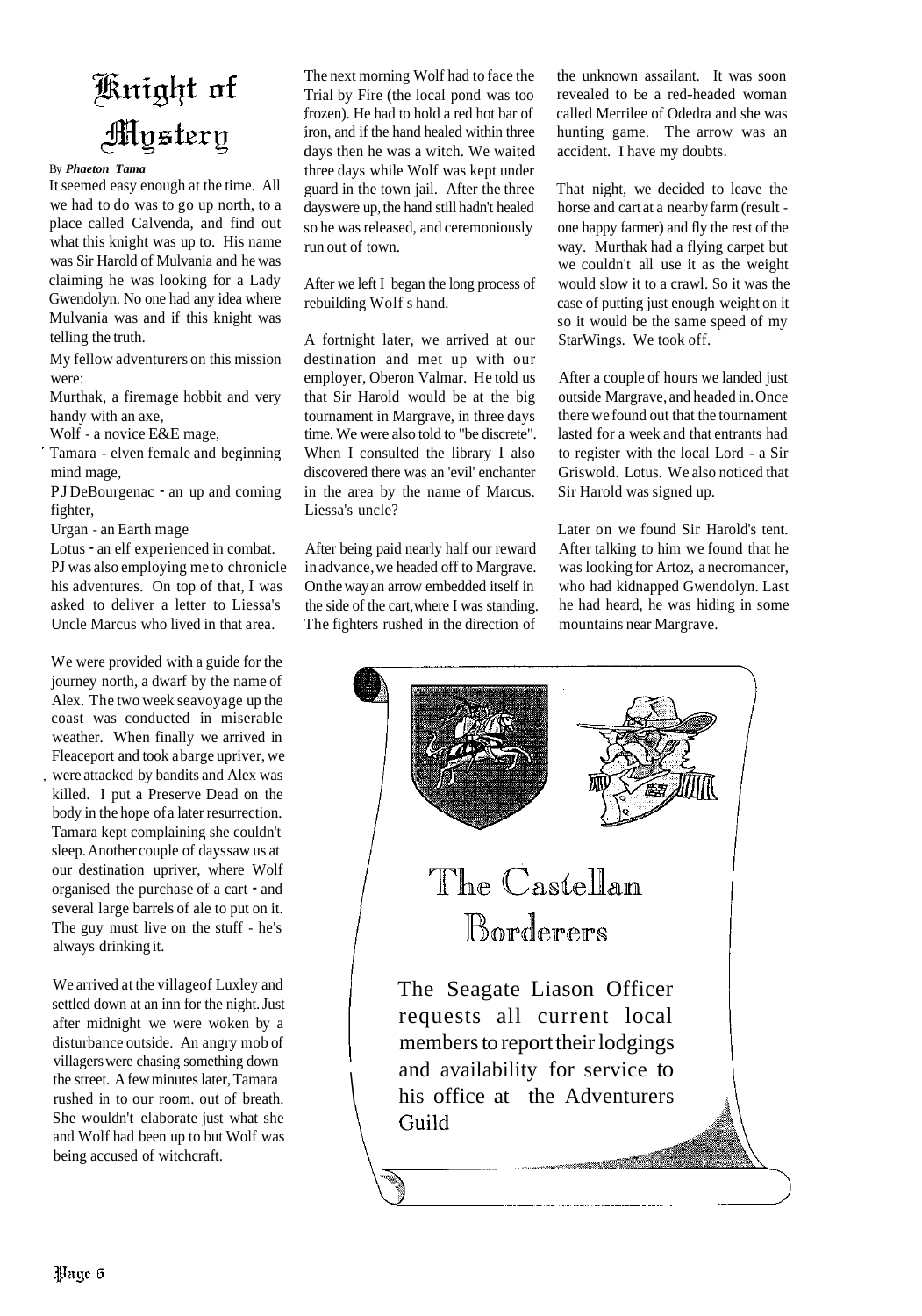That night a dagger, with a note attached, flew through our window. While the others went to investigate, I checked out the note which was warning us not to interfere. After a rooftop chase, Lotus and Murthak were able to dispatch our assailants. At a meeting with the thieves guild rep the next morning, we learnt they were from the local thieves guild and had been helping Sir Harold with his enquiries. We also found out that Artoz was from a place called Odedra. That's where Merrilee was from! Later on, a message came in from PJ. He had also cameto that conclusion and was looking for her.

Tamara had also wandered off to make some 'discrete' enquiries. She came back and told us someone had 'kidnapped' her and warned her off. While the rest of the party went looking for Tamara's assailants,I went down to the tournament area and offered my services to the Healers there. I ended up havingto healLotus quite a lot. Next morning we discovered that Sir Leopold's squire had been killed during the night. The assassins had been aiming for Sir Leopold and missed. The knife had a curious mark on it, which we were told later was the symbol of the 'Scarlet Breath' -an assassin group based nearby.

While I continued my work at the tournament, Tamara and the others continued asking around for information. Tamara was visible, the rest were Unseen. However all she managed to do was attract crowds and make people very nervous. At one point someone tried to attack Tamara but Lotus leapt to her defense (becoming visible) and nearly killing the guy. Lotus and Tamara ended up being brought before the city guard. They were charged with Disturbing the Peace and Assault. They paid the fine, then Lotus wanted to know what the fine was for assaulting the guard. When be was told be proceeded to beat up the Captain of the Guard before being subdued. He and Tamara were thrown in jail until their fate was decided. I had the job of healing the guard Captain.

Back at the tournament Sir Leopold was almost skewered by a sharp lance. According to the aura the lance had been hit by Binder magic. There's either a crazed Binder around or an assassin with investeds.

Another message came in from PJ. He had found Merrilee, halfway up a mountain looking for a dragon. She said she hadn't seen one before and wanted a look. PJ also found out that she was a Mind Mage, came from the same place as Artoz, but wasn't on his side, and that Margrave and Odedra were neighbouring countries somewhere near Kinlu.

The next day, I checked on the guard captain, who was recovering nicely, then went down to the tournament. There was another attempt on Sir Leopold. His horse exploded from under him.

After a couple of days, PJ was back and the jousting was over. It was then discovered that Sir Harold had left that morning. After passing through orc country (for some reason the orcs there were rather nervous about adventurers) we finally managed to catch him. He had found out that Artoz was in acave in a nearby mountain. Murthak volunteered our services.

We reached the cave and ventured inside. The passages were long, dark. and there were a lot of them. At acouple of places we were attacked by bands of orcs. The first band was led by a Firemage, the second by a Dark Celestial. In the ensuing combats Lotus was killed.

We made our way down to a large cavern, split by a crevasse, and bridged by a bone bridge. As we crossed it we

were accosted by Artoz and another group of orcs. I was killed by the stream of corruption he fired at us while the others charged in. Sir Harold charged at Artoz. Both became enveloped in Darkness while rest of us engaged the orcs. Tamara managed to get herself killed and once the battle was over. there was no sign of Artoz or Sir Harold. They found the necromancer's hideout but there was no one there - not even Lady Gwendolyn. However they did find what was suspected to be her hankie.

They then searched down the cavern and managed to find sometracks which terminated in a blank wall. The wall had a very strong magical aura but appeared to be natural. Somehow they had gone through it but our party couldn't follow. It was decided to leave this underground complex. Searching around the mountain revealed no clue to where they could have gone.

After the three of us were ressurrected, we reported back to our employer. He appeared satisfied at our report and paid us the balance of what we were owed. There was a portal nearby that we could use to get back to Seagate but it wouldn't open for a week. So PJ and I went looking for Marcus the Enchanter. After a couple of days we found his tower and delivered the letter. The portal trip back took us through a plane called Galatere which was a hot steamy jungle full of dangerous creatures. We had an extra person with us - a Danielle of Margrave who looked very suspiciously Iike Merrilee. She is going back to the Guild to get a party together to find the Lady Gwendolyn!